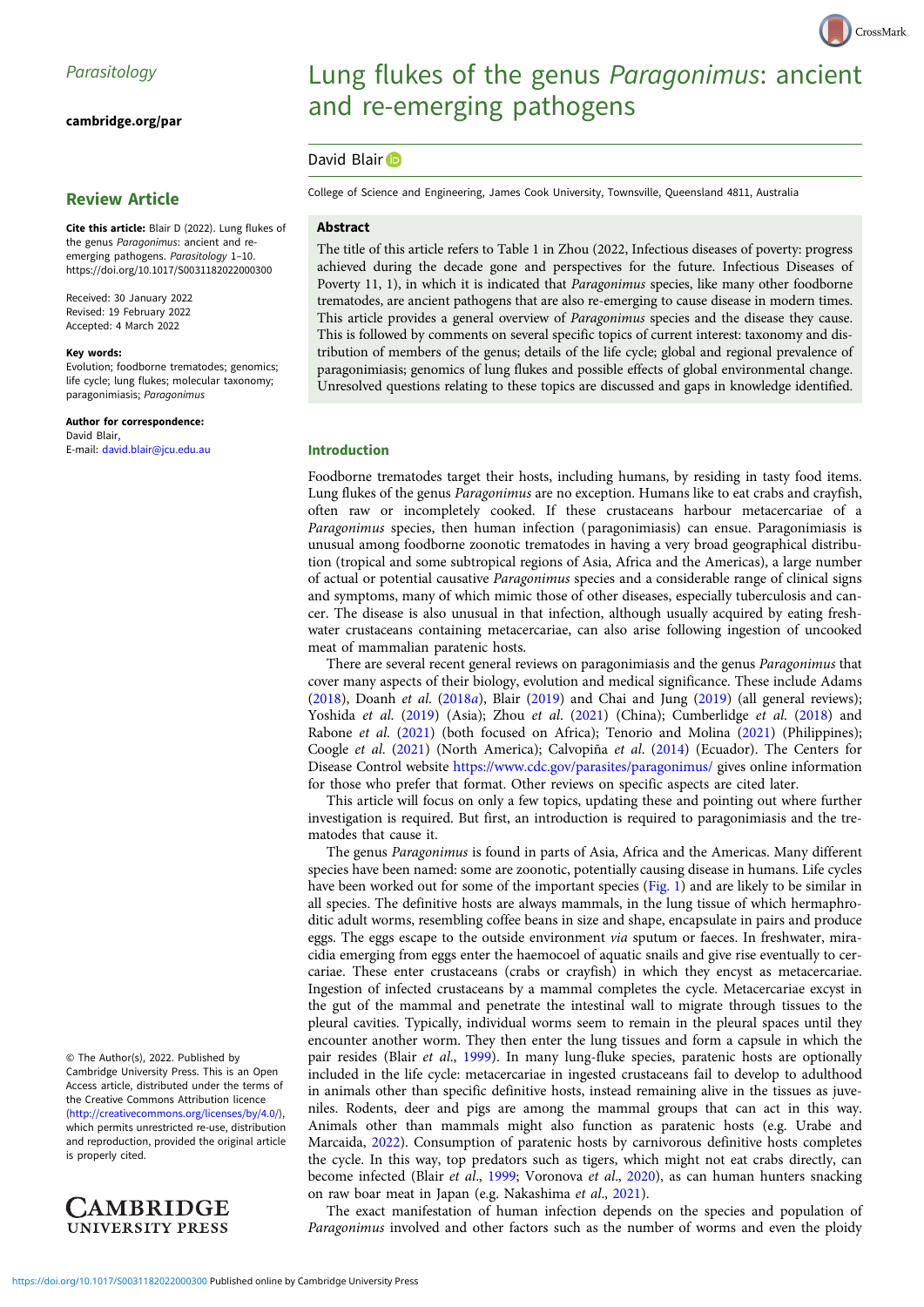<span id="page-1-0"></span>

Fig. 1. Life cycle typical of Paragonimus species (see text for details). Image reprinted with permission of Springer Nature Switzerland AG from Blair ([2019\)](#page-7-0). The drawing of the adult in the centre of the figure is a dorsal view based on a photograph of a strongly compressed specimen of P. westermani from Vietnam, supplied by Dr P. N. Doanh. Vitellaria are indicated on the left side of the body only.

of the worms (Blair, [2019\)](#page-7-0). [Table 1](#page-2-0) lists the principal species that have been found in humans, and the main kinds of disease that they can cause. In natural definitive hosts, and in humans infected with certain species of Paragonimus, paragonimiasis is pulmonary: as mentioned above, adult worms encapsulate in pairs in the lung parenchyma and eggs pass out of these capsules into bronchioles, from which they may be voided to the outside via sputum or, if swallowed, via faeces. Mortality is low, but morbidity can be high (Feng et al., [2018\)](#page-7-0). Symptoms of pulmonary paragonimiasis include cough, haemoptysis, chest pains, dyspnoea and weight loss (Ahn et al.,  $2021$ ). These symptoms frequently mimic those of tuberculosis, pneumonia, lung cancer and even coronavirus disease-2019 (e.g. Gluchowska et al., [2021](#page-7-0)). In light infections, such as might occur when prevalence falls due to successful control campaigns, a mate may not be found – individual worms remain in the pleural spaces where they may wander

around and provoke host responses leading to inflammation and conditions such as pleural effusion (Nakamura-Uchiyama et al., [2002](#page-8-0)). This has been demonstrated for P. westermani (Kerbert, 1878) but might apply to other species. A further unusual feature of P. westermani is that triploid forms are common in Korea, Japan and parts of China. Triploid worms produce viable eggs parthenogenetically and are physically larger than diploids. Not needing to find a mate, a single triploid worm may form a capsule in the lungs from which it voids eggs. Metacercarial cysts and eggs of triploids are also larger than those of diploids.

Even among Paragonimus species that typically cause pulmonary disease, some worms may cause pleural disease, or stray beyond the thoracic cavity to cause ectopic paragonimiasis (e.g. Ahn et al., [2021](#page-7-0)), which can affect almost any part of the body. Sometimes, worms in ectopic sites produce eggs. Some species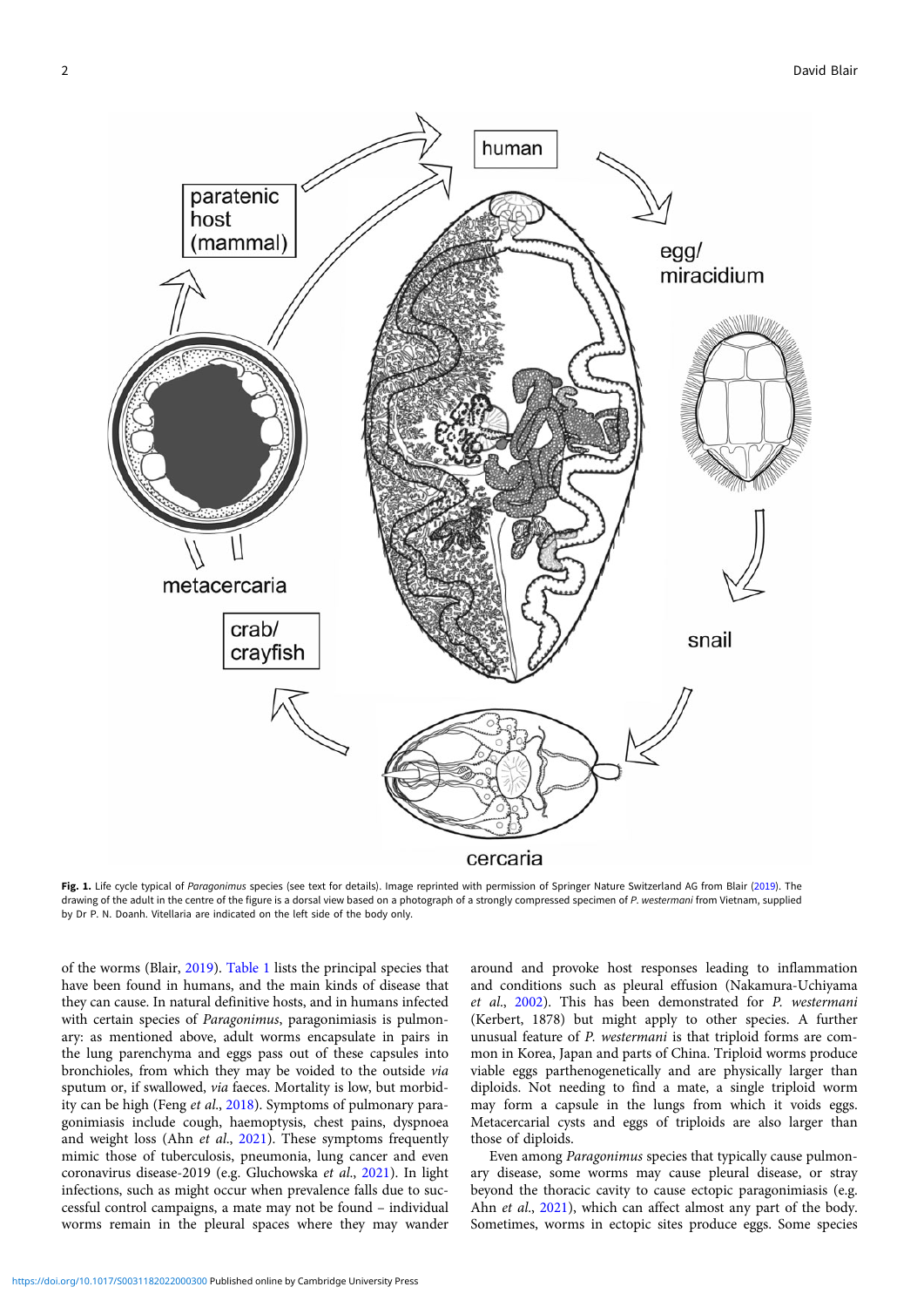| <b>Species</b>                                                         | Geographical distribution                                                                                                                                                                                                   | Type of paragonimiasis<br>caused in humans                                                       | Natural definitive<br>hosts                                                       | Other notes                                                                                                                                                                 |
|------------------------------------------------------------------------|-----------------------------------------------------------------------------------------------------------------------------------------------------------------------------------------------------------------------------|--------------------------------------------------------------------------------------------------|-----------------------------------------------------------------------------------|-----------------------------------------------------------------------------------------------------------------------------------------------------------------------------|
| P. westermani<br>complex: diploid<br>worms                             | E Asia (China and Taiwan,<br>Korea, Japan, SE Siberia); SE<br>Asia (Philippines, Malaysia,<br>Thailand, Cambodia, Laos,<br>Vietnam), S Asia (Sri Lanka,<br>India), possibly also Nepal,<br>Pakistan and Papua New<br>Guinea | Usually pulmonary;<br>pleural disease not<br>uncommon and other<br>forms sometimes               | Cercopithecids,<br>canids, felids,<br>herpestids, viverrids,<br>mustelids, murids | A species complex exhibiting<br>considerable geographical genetic<br>and biological variation. Apparently<br>infective to humans primarily in E<br>Asia and the Philippines |
| P. westermani<br>(Kerbert, 1878):<br>triploid worms                    | China, Japan, Korea                                                                                                                                                                                                         | As above                                                                                         | As above                                                                          | Disease caused by diploid and<br>triploid worms is similar. But<br>triploid individuals larger and<br>reproduce by parthenogenesis                                          |
| P. skrjabini (Chen,<br>1959) and subspecies<br>such as P. s. miyazakii | E Asia (China, Japan),<br>Thailand, extending to NE<br>India                                                                                                                                                                | Pulmonary forms rare;<br>pleural and ectopic<br>forms usual                                      | Canids, felids,<br>mustelids, viverrids,<br>murids, hystricids                    | A species complex. Humans not<br>usually suitable definitive hosts                                                                                                          |
| P. heterotremus Chen<br>and Hsia, 1964                                 | SW and southern China,<br>Vietnam, Laos, Thailand, NE<br>India                                                                                                                                                              | Usually pulmonary;<br>ectopic cases reported                                                     | Felids, sciurids,<br>murids                                                       | Possibly a species complex that<br>includes a form described as P.<br>pseudoheterotremus Waikagul, 2007                                                                     |
| P. africanus Voelker<br>and Vogel, 1965                                | W Africa: Equatorial Guinea,<br>Cameroon, Nigeria, possibly<br>Ivory Coast                                                                                                                                                  | Usually pulmonary,<br>ectopic cases<br>suspected                                                 | Lorids,<br>cercopithecids,<br>herpestids, viverrids                               |                                                                                                                                                                             |
| P. uterobilateralis<br>Voelker and Vogel,<br>1965                      | W Africa: Gabon, Cameroon,<br>Nigeria, Liberia                                                                                                                                                                              | Usually pulmonary,<br>ectopic cases<br>suspected                                                 | Canids, herpestids,<br>mustelids, viverrids                                       |                                                                                                                                                                             |
| P. gondwanensis<br>Bayssade-Dufour<br>et al., 2014                     | Cameroon, Ivory Coast                                                                                                                                                                                                       | Probably pulmonary                                                                               | Viverrids, felids,<br>canids                                                      | Little is known about this species. It<br>awaits molecular characterization<br>and studies on distribution                                                                  |
| P. kellicotti Ward, 1908                                               | N America: Mississippi Basin<br>and Atlantic coast of the<br>USA; Ontario and Quebec in<br>Canada                                                                                                                           | Usually pleural and<br>pulmonary<br>(occasionally ectopic).<br>Pleural symptoms may<br>be severe | Didelphids, canids,<br>felids, mustelids,<br>procyonids, suids,<br>bovids, murids | Rare in humans, but humans are<br>permissive hosts                                                                                                                          |
| P. mexicanus Miyazaki<br>and Ishii, 1968                               | Central and S America:<br>Mexico, Costa Rica, Panama,<br>Guatemala, Ecuador, Peru;<br>probably other countries in<br>the region                                                                                             | Usually pulmonary                                                                                | Didelphids, cebids,<br>canids, felids,<br>mustelids,<br>procyonids, suids         | Possibly a species complex                                                                                                                                                  |

<span id="page-2-0"></span>Table 1. Species of Paragonimus known to cause human disease, with notes their geographical distribution, nature of disease caused and natural definitive hosts

of Paragonimus, those in the P. skrjabini group, primarily cause ectopic disease (Table 1). Cerebral paragonimiasis is particularly dangerous, but cases have been reported involving the skin (often as migratory nodules), liver, abdominal organs and genitalia (reviewed in Blair, [2019](#page-7-0)). Cerebral paragonimiasis is the most frequently reported, presumably because it produces severe symptoms and can have devastating consequences (Amaro et al., [2016](#page-7-0)). In recent years there have been few reviews of ectopic paragonimiasis, but a number of interesting case reports have appeared (e.g. Wang et al., [2018](#page-8-0); Al Bishawi et al., [2021;](#page-7-0) Paranjape et al., [2021](#page-8-0)).

Reports of misdiagnosed paragonimiasis are very common (e.g. Qian et al., [2021;](#page-8-0) Shu et al., [2021](#page-8-0)). Cao et al. [\(2020\)](#page-7-0), in a literature survey, reported that misdiagnosis of paragonimiasis cases in China between 2009 and 2019 ranged between 69 and 89% (and see Ruan et al., [2019\)](#page-8-0). Finding of eggs in sputum or faeces is the 'gold standard' for diagnosis. However, caution is needed in identifying eggs in faeces as those of Paragonimus: a number of unrelated trematodes that live in the intestine produce rather similar eggs. Sputum examination also has its limitations. Eggs often appear only intermittently in sputum in pulmonary cases (e.g. Ahn et al., [2021\)](#page-7-0), and never in ectopic cases. To overcome these limitations, a range of immunodiagnostic approaches have been developed. Medical imaging is also valuable (e.g. Xia et al., [2016;](#page-9-0) Qin et al., [2019\)](#page-8-0), but often yields images suggestive of other conditions. Further details on pathology, diagnosis and treatment will not be covered in this article. For information on these topics, see Blair ([2019](#page-7-0)), Esteban et al. [\(2019\)](#page-7-0), Wu et al. [\(2019\)](#page-8-0), Yoshida et al. [\(2019](#page-9-0)) and Weissferdt [\(2020\)](#page-8-0).

What follows is a list of questions, answers to which are becoming increasingly more necessary for a full understanding of the epidemiology of paragonimiasis and the evolution of members of the genus Paragonimus.

#### Discussion and questions for future investigation

### Is the taxonomy of the genus Paragonimus now settled?

The answer is 'No'. Each continent has distinct species [\(Fig. 2](#page-3-0)), suggesting ancient origins of the genus Paragonimus. Blair et al. [\(1999\)](#page-7-0) listed 50 nominal species in the genus (plus two in the genus Euparagonimus that should be referred to Paragonimus). Since then, three more species have been described from Asia (reviewed in Yoshida et al., [2019](#page-9-0)) and two from Cameroon in Africa (Bayssade-Dufour et al., [2014,](#page-7-0) [2015\)](#page-7-0). Some of this multitude of species names must fall as synonyms. For example, Blair et al. ([1999](#page-7-0)) suggested that seven nominal species were synonyms of P. westermani, and in 2005, Blair et al. suggested that at least another six nominal species were synonymous with P. skrjabini. Nevertheless, a large number of species do appear to be valid,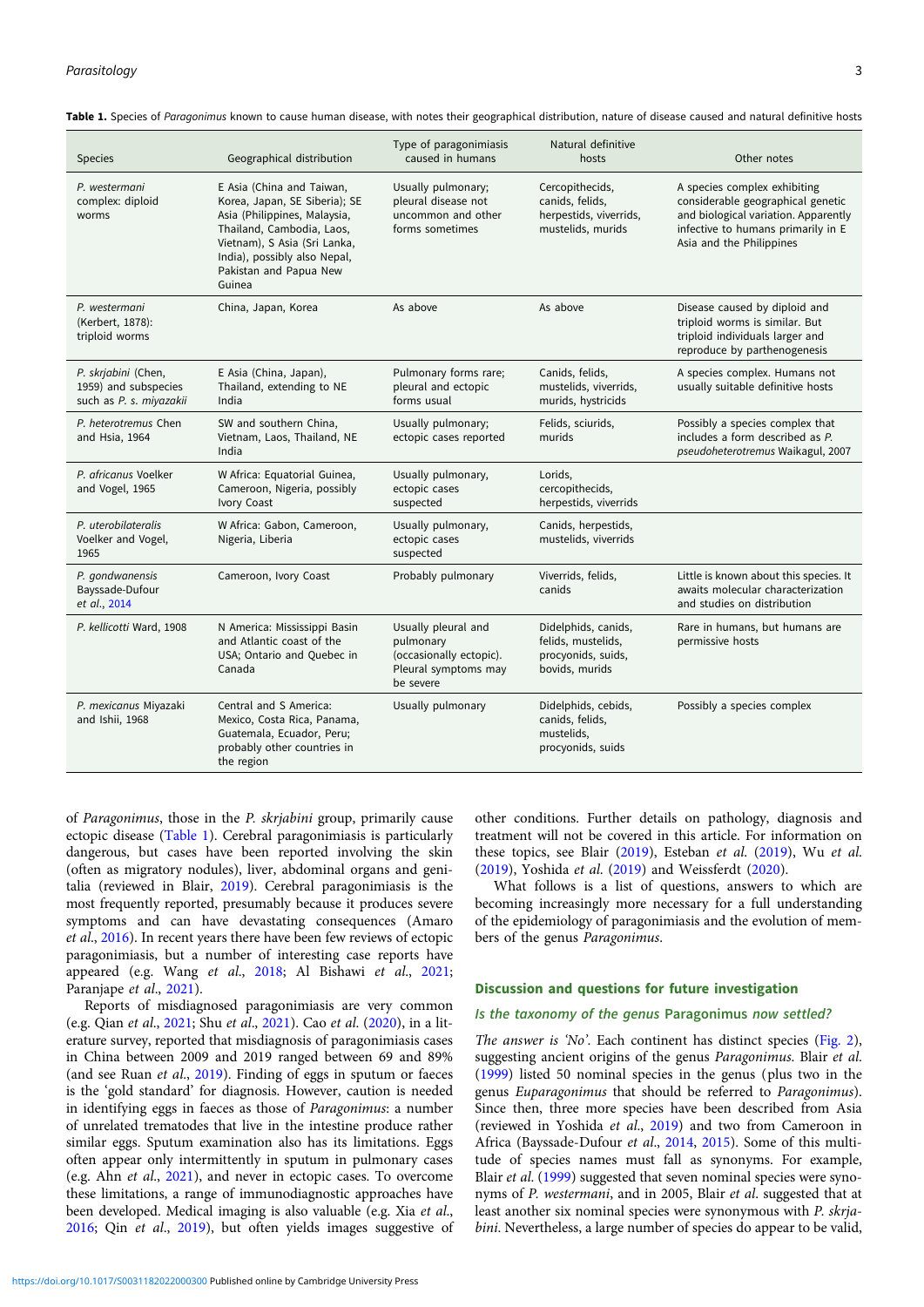<span id="page-3-0"></span>

Fig. 2. Phylogenetic relationships of selected groups of Paragonimus species, showing some of the species complexes within the genus. Midpoint-rooted Bayesian phylogenetic tree constructed in MrBayes v3.2.6 (Ronquist et al., [2012](#page-8-0)) and inferred using ITS2 sequences. The adjoining 5.8S and 28S gene sequences have been trimmed from the alignment before analysis, leaving only the spacer region (alignment length 291 bp). The optimum substitution model was K2P + G. Ten million generations were sampled every 2000. The first 25% of sampled trees were discarded as burn-in. Numbers at nodes indicate posterior probabilities. The name 'Paragonimus westermani' has been applied to sequences from most members of that complex for convenience. The tree includes five sequences not previously available in public databases (indicated with an asterisk), all obtained from metacercariae identified to nominal species on morphological grounds. Four of the unpublished sequences fall within the under-researched P. ohirai complex, all from China, and were originally included in analyses in Cui et al. [\(2003\)](#page-7-0). Discussion relating to this complex can be found in Habe et al. ([2013\)](#page-8-0) and Yoshida et al. [\(2019](#page-9-0)).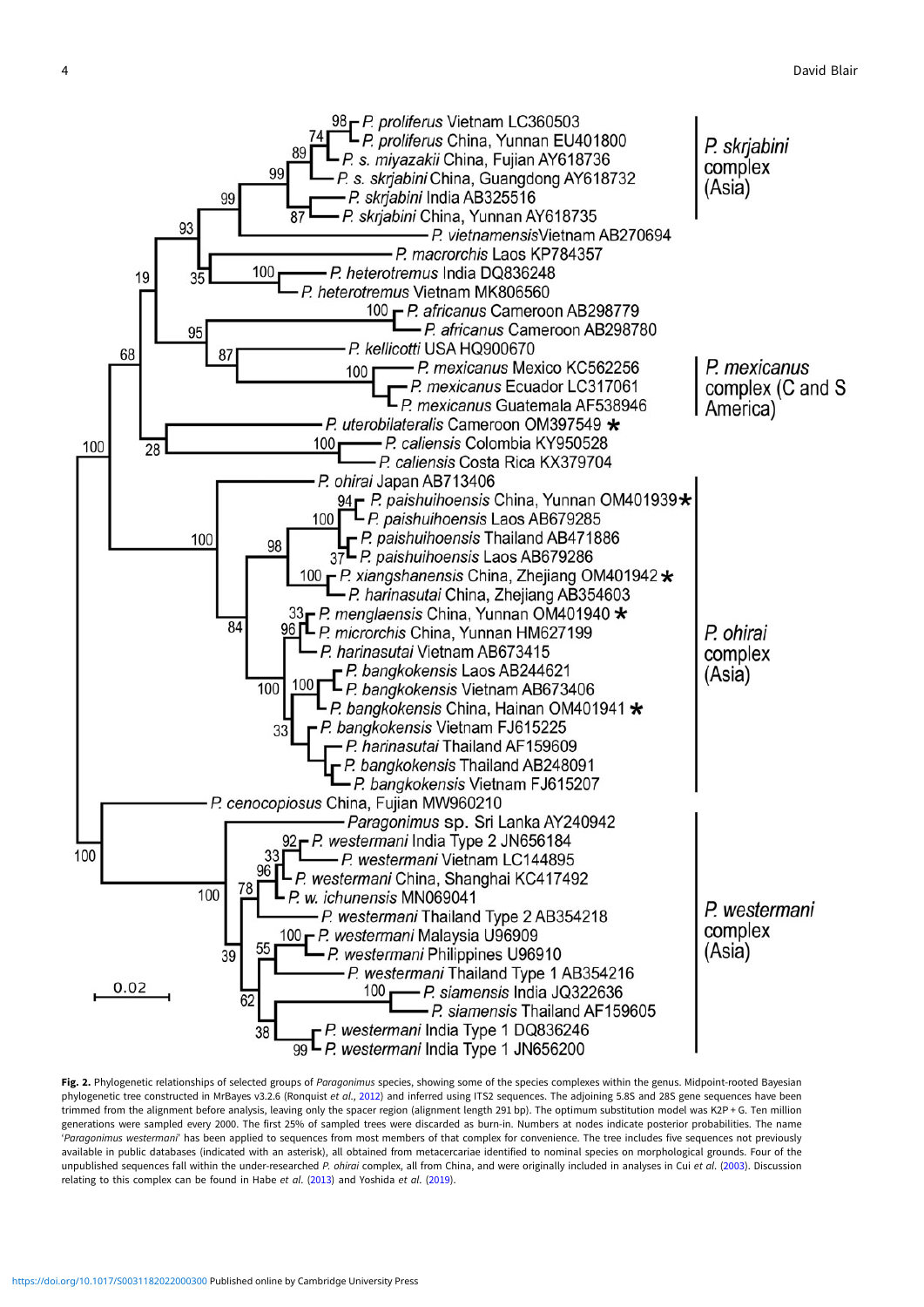especially in Asia and it is likely that more remain to be discovered, especially in Africa and South America. Miyazaki et al. ([1980](#page-8-0)) mentioned the metacercaria of an unknown lung fluke in Mexico and Panama, and unidentified lung flukes have been reported from Brazil (Brenes et al., [1980\)](#page-7-0). Amunárriz [\(1991\)](#page-7-0) found distinctive, small metacercariae in Ecuador and coined the name P. napensis for these: nothing more is known about this form. Little [\(1968\)](#page-8-0) commented on unidentified lung flukes in Central/South American mammals. All of this suggests that additional species will be found in the Americas, and of course, the earliest description of a lung fluke was of a worm from an otter in Brazil (Diesing, [1850](#page-7-0)), but the true identity of this parasite remains unknown and attempts to obtain more specimens have failed (discussed in Blair et al., [1999\)](#page-7-0). In Africa, Appleton ([2014\)](#page-7-0) summarized reports of paragonimiasis in KwaZulu-Natal, South Africa, a region far from other known foci of the disease on the continent. The identity of the species is not known, nor is it clear whether it is endemic or has become established in South Africa following introduction of suitable hosts. Paragonimiasis might occur in baboons in Tanzania, another location far from known species (Bakuza, [2020\)](#page-7-0). Rabone et al. ([2021](#page-8-0)) have appealed for more research on the diversity and distribution of Paragonimus species in Africa. The two African species for which DNA sequence data are available do not appear to be closely related [\(Fig. 2\)](#page-3-0).

Traditionally, identification of Paragonimus species has relied on morphological features of the adult worm (e.g. degree of lobation of testes and ovary, arrangement of spines on the body surface and relative sizes of oral and ventral suckers) and the form of the metacercaria (encysted or not in the crustacean host, number and thickness of cyst walls, diameter of cyst, form of the excretory bladder, etc.). These morphological features are reviewed in Blair et al. [\(1999](#page-7-0)) and Blair ([2019\)](#page-7-0). Unfortunately, there are too few morphological features of the adult stage for clear separation between the many nominal species, and features of the metacercarial stage are now known to be variable and unreliable for taxonomy (e.g. Blair et al., [2005](#page-7-0); Devi et al., [2013](#page-7-0); Doanh et al., [2016\)](#page-7-0). In keeping with current fashion, molecular data in the form of DNA sequences have been brought into the fray. Sequences from three gene regions have been widely used: a portion of the mitochondrial cox1 gene and of the nuclear ribosomal 28S rRNA gene, and the nuclear ribosomal internal transcribed spacer (ITS2). Molecular data have quickly demonstrated two opposing sets of findings. First, species that are morphologically similar over a large geographical region may actually consist of cryptic members of a species complex. Second, many nominal species, distinguished by their authors often on the basis of metacercarial morphology, should be lumped into a single species or species complex. Examples will be given below.

The best-known species, P. westermani, is really a complex of cryptic species that includes a second morphologically distinct species, P. siamensis Miyazaki & Wykoff, 1965. Adults of P. westermani sensu lato are nearly indistinguishable across the range. Human disease is caused by this species in Japan, eastern and northeastern China, the southern Far East of Russia, Korea and the Philippines. But surprisingly, human cases are not known from other parts of its range (e.g. Thailand, Malaysia and India, where there has been a single human case reported). This is not a consequence of local dietary habits in relation to freshwater crabs: P. heterotremus Chen & Hsia, 1964 infects residents of India and Thailand when they consume crabs. In addition to these and other biological differences (Blair, [2019\)](#page-7-0), there are molecular differences among members of the P. westermani complex. A molecular phylogeny ([Fig. 2](#page-3-0)) clearly shows the considerable diversity in ITS2 sequences across the range of the complex. Molecular data are lacking for some key regions within this range,

in particular Myanmar. Possibly, sequences from additional locations would find evidence of clinal variation across the range, rather than the distinct clusters noted in the figure. It is remarkable that two forms of P. westermani, differing considerably in their molecular sequences but not their adult morphology, can be found in the same region of NE India (Devi et al., [2013](#page-7-0)), and another two in Thailand (Binchai et al., [2007](#page-7-0)). One of the forms in India has ITS2 sequences similar to those in China/ Japan/Korea [\(Fig. 2](#page-3-0)). There is as yet no clear explanation for this. But nomenclatural tangles await those who seek to apply species names, new or existing, to the different forms.

Paragonimus species from Latin America provide further examples of taxonomic difficulties and the fact that molecular data can add another layer of complexity rather than taxonomic resolution. Since the mid-20th century, six species have been named from South and Central America, the first being P. mexicanus Miyazaki and Ishii, 1968, described from Colima, Mexico. Tongu ([2001\)](#page-8-0) was of the opinion that all six species represented P. mexicanus, whereas Miyazaki et al. ([1980](#page-8-0)) believed that only P. ecuadoriensis Voelker and Arzube, 1979 and P. peruvianus Miyazaki et al., 1969 should be regarded as synonyms of P. mexicanus. Early molecular work (Iwagami et al., [2003\)](#page-8-0) found only a single base difference between ITS2 sequences of worms (putative P. mexicanus) from Ecuador and Guatemala, suggesting that they were conspecific. However, partial cox1 sequences did indicate a geographical distinction between these two countries. López-Caballero et al. ([2013\)](#page-8-0) sequenced additional putative P. mexicanus from three locations in Mexico including the type locality. They recognized three morphotypes, each from a different location. The morphotypes differed in degree of lobation of the gonads in adults and the pattern of papillae on the ventral sucker of the metacercariae. ITS2 sequences did not convincingly segregate according to morphotype, but cox1 sequences did so segregate. Taken together, the data were regarded as evidence of three distinct species in Mexico (one being P. mexicanus), all distinct from the Ecuadorian form, which would then retain the name P. ecuadoriensis. Thus, the idea that P. mexicanus is a species complex was born. Landaverde-González et al. [\(2022](#page-8-0)) added cox1 sequences from a river system in Guatemala and incorporated other published data from Costa Rica. By application of species-delimitation software, they inferred the existence of the same three species in Mexico (plus one in Ecuador) reported by López-Caballero et al. ([2013](#page-8-0)), plus an additional species in Costa Rica. This supported the proposal that P. mexicanus is a complex of several cryptic species. Given that this taxon is thought to be distributed from Mexico to Peru (and Venezuela; Díaz et al., [2010\)](#page-7-0), and that molecular data are not available from much of this range, a great deal of further work awaits researchers. Such work will need to determine locations of geographical boundaries between putative cryptic species, the extent to which morphotypes map to molecular groupings and whether some of the geographical molecular variation can be attributed to clinal variation. With respect to the second of these, Hernández-Chea et al. ([2017](#page-8-0)) found three morphotypes (differing in arrangement of papillae on the ventral sucker) among metacercariae of P. mexicanus in Costa Rica: these morphotypes did not segregate cleanly on phylogenetic trees based on cox1, 28S or ITS2 sequences.

The status of another species in the region, P. caliensis Little, [1968](#page-8-0), seems to have been settled by the use of molecular data (reviewed in Hernández-Chea et al., [2017\)](#page-8-0). This species was originally described from Colombia (Little, [1968\)](#page-8-0). Tongu [\(2001\)](#page-8-0) and Vélez et al. [\(2009](#page-8-0)) regarded this species as a variant of P. mexica-nus. Hernández-Chea et al. [\(2017\)](#page-8-0) found a small number of metacercariae in Costa Rica that were consistent with the description of those of P. caliensis from Colombia. Molecular data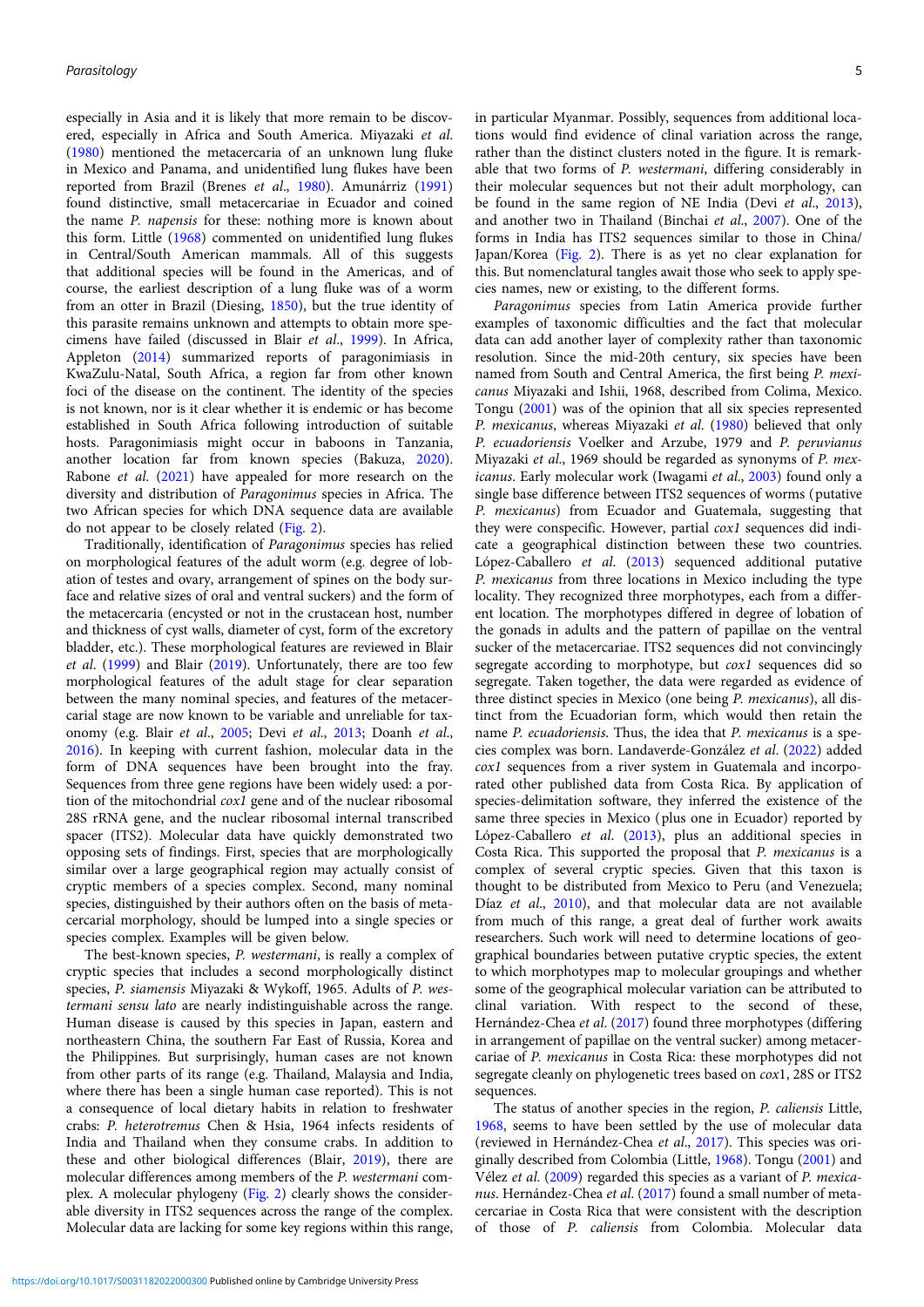demonstrated that these metacercariae did indeed belong to a very distinct branch of the genus [\(Fig. 2\)](#page-3-0). Hernández-Chea et al. ([2017](#page-8-0)) noted two different patterns of papillae around the ventral sucker in these metacercariae, but sequences from the different types intermingled in phylogenetic trees. Lenis et al. ([2018\)](#page-8-0) added morphological and molecular data from Colombia, including the type locality for P. caliensis. They also found some morphological variation that was not correlated with a molecular phylogeny. The full geographical range of P. caliensis remains unknown. Nor is it known whether the species can infect humans. Lenis et al. ([2018\)](#page-8-0) noted that it can be difficult to distinguish P. caliensis from P. mexicanus, but that molecular data should be used for this purpose.

There are more examples of the complexities of interpreting molecular and morphological data in understanding the nature of lung-fluke species or species complexes. A brief discussion of this in relation to P. heterotremus can be found in Saijuntha et al. [\(2021\)](#page-8-0).

### Are all details of the life cycle clear?

The answer is 'No'. There have been some excellent studies on experimental completion of life cycles of some populations of Paragonimus species in Japan (reviewed in Yokogawa et al., [1960\)](#page-9-0) and the Americas (e.g. Ameel, [1934;](#page-7-0) Brenes et al., [1980\)](#page-7-0). But many other life cycles have been inferred from limited experimental work and/or untested assumptions. Trematode species tend to be very specific for their snail hosts (Blair et al., [2001\)](#page-7-0). Knowledge of the habitat of the snail host can provide clues to epidemiology and possible transmission sites. For example, in Vietnam, members of the P. skrjabini complex typically use locally endemic tiny rissoidean snails living in small fast-flowing mountain streams (Doanh et al., [2018](#page-7-0)b), whereas members of the P. westermani complex use larger snails (family Pachychilidae) typically found in larger streams. The snail hosts remain unproven for all African species of Paragonimus, although some candidate species have been suggested (Cumberlidge et al., [2018\)](#page-7-0). Analysis of life cycles is made difficult by the shifting taxonomy of snails and of crabs, as well as outright misidentification. In particular, there is a tendency for researchers to assume that all microcercous cercariae found in snails are those of Paragonimus species, but this type of cercaria is known from other trematode families (especially Troglotrematidae), which may even co-occur with Paragonimus in the same snail species (Doanh et al., [2020\)](#page-7-0). Molecular data have helped to untangle these problems (Doanh et al., [2018](#page-7-0)b, [2020\)](#page-7-0) and need to be applied more widely in lieu of experimental infections of snails.

## Is opportunistic use of paratenic hosts a feature of the life cycle of all Paragonimus species?

This phenomenon is best known for P. heterotremus (e.g. Voronova et al., [2020\)](#page-8-0) and P. westermani (e.g. Banzai et al., [2021\)](#page-7-0). Persistence of larval P. westermani in inhabitants of the Russian Far East may indicate that humans can also be potential paratenic hosts (Belov et al., [2021\)](#page-7-0). Use of paratenic hosts has also been reported for P. mexicanus, P. kellicotti Ward, 1908 and the P. skrjabini complex (Blair et al., [1999\)](#page-7-0). It remains to be demonstrated whether other species can do this.

#### Is the prevalence of paragonimiasis decreasing?

The answer is a qualified 'Yes'. Factors that are likely to reduce incidence include mass drug treatment, increased quality control of marketed foods, public awareness of the disease and how to avoid it, economic development removing increasing numbers of people from natural environments, changing lifestyles and

diets, and the effects of habitat degradation and pollution reducing numbers of natural hosts (more details can be found in Blair, [2019](#page-7-0); Hong and Yong, [2020;](#page-8-0) Song et al., [2021;](#page-8-0) Zhou et al., [2021\)](#page-9-0). Factors that might tend towards increased infection rates could include an increase in affluent urban dwellers buying and consuming freshwater crustaceans ('urban paragonimiasis'), or its polar opposite, increased inequalities and poverty forcing people to forage for wild foods (Hotez, [2017](#page-8-0)). These opposing economic and social forces presumably prompted Zhou [\(2022](#page-9-0)) to identify paragonimiasis as both an ancient and a re-emerging disease. Land-use change (Chakraborty et al., [2019\)](#page-7-0) and some forms of environmental protection (Zhou et al., [2021](#page-9-0)) might also tend to cause increases, as would increasing interactions of rural dwellers with the natural environment. Culinary habits may over-ride knowledge, even when people are aware of the risks of eating under-cooked food (Chaisiri et al., [2019](#page-7-0)), thus perpetuating preventable infection. Even more extreme is the repudiation of science in many countries, placing the health of many at risk despite efforts of educators (Hotez, [2017](#page-8-0)).

Paragonimiasis has all but disappeared from South Korea, Japan and the island of Taiwan. In Japan, some cases are reported every year in hunters who have eaten raw meat of pigs or deer: re-emerging paragonimiasis (Banzai et al., [2021](#page-7-0)). Prevalence in China has dropped considerably. Qian et al. ([2019\)](#page-8-0) have cited results from two national surveys 10 years apart. The first of these (2001–2004) used serological methods and showed an overall prevalence of 1.7%. The second survey used faecal examination and estimated a prevalence of 0.005%. Given the different methods used, and the likely overestimation from serology, it is hard to draw firm conclusions, but all the indications are of a great reduction in China. However, worldwide numbers of people infected with paragonimiasis, published by the Global Burden of Disease study ([2016\)](#page-7-0), do not indicate a substantial decline during the early 21st century [\(Table 2](#page-6-0)).

Note the wide confidence intervals in [Table 2.](#page-6-0) There are several reasons why prevalence of paragonimiasis is difficult to estimate. First, infected individuals may be asymptomatic (e.g. Kusolsuk et al., [2020](#page-8-0)) or mildly symptomatic, failing to perceive that they have a parasitic infection. Second, diagnosis can be difficult unless the clinicians have reasons to suspect paragonimiasis. This leads to probable under-reporting of cases. Eggs are often not present in sputum, even in pulmonary cases, and are not present in ectopic cases. There are numerous reports of sufferers being misdiagnosed with tuberculosis and enduring lengthy and ineffective treatments for that disease (see above and examples from the Philippines cited by delos Trinos et al. [2020](#page-7-0)). Third, diagnostic methods can differ dramatically in the prevalence estimates they support. Immunodiagnostic methods, increasingly preferred because of the difficulties in parasitological diagnosis, can yield positive results in a remarkably high proportion of a tested population (e.g. Qian et al., [2019](#page-8-0)), which might reflect current or past infection or be due to cross-reactions with other parasites, or to use of inappropriate cut-off values.

## Has the genomic era had an impact on the study of paragonimiasis?

The answer is 'Yes', but we are still very far from having genomic/ genetic data to explain, for example, why some species or populations of lung flukes can infect humans and others cannot.

Since the publication of an earlier review on gene diversity and genetic variation in Paragonimus (Blair et al., [2016](#page-7-0)), genomes and/or transcriptomes of several Paragonimus species have been published (Li et al., [2016](#page-8-0); Oey et al., [2019;](#page-8-0) Li et al., [2020;](#page-8-0) Rosa et al., [2020](#page-8-0)). In some respects, the datasets generated by these studies revealed findings that were expected: genes of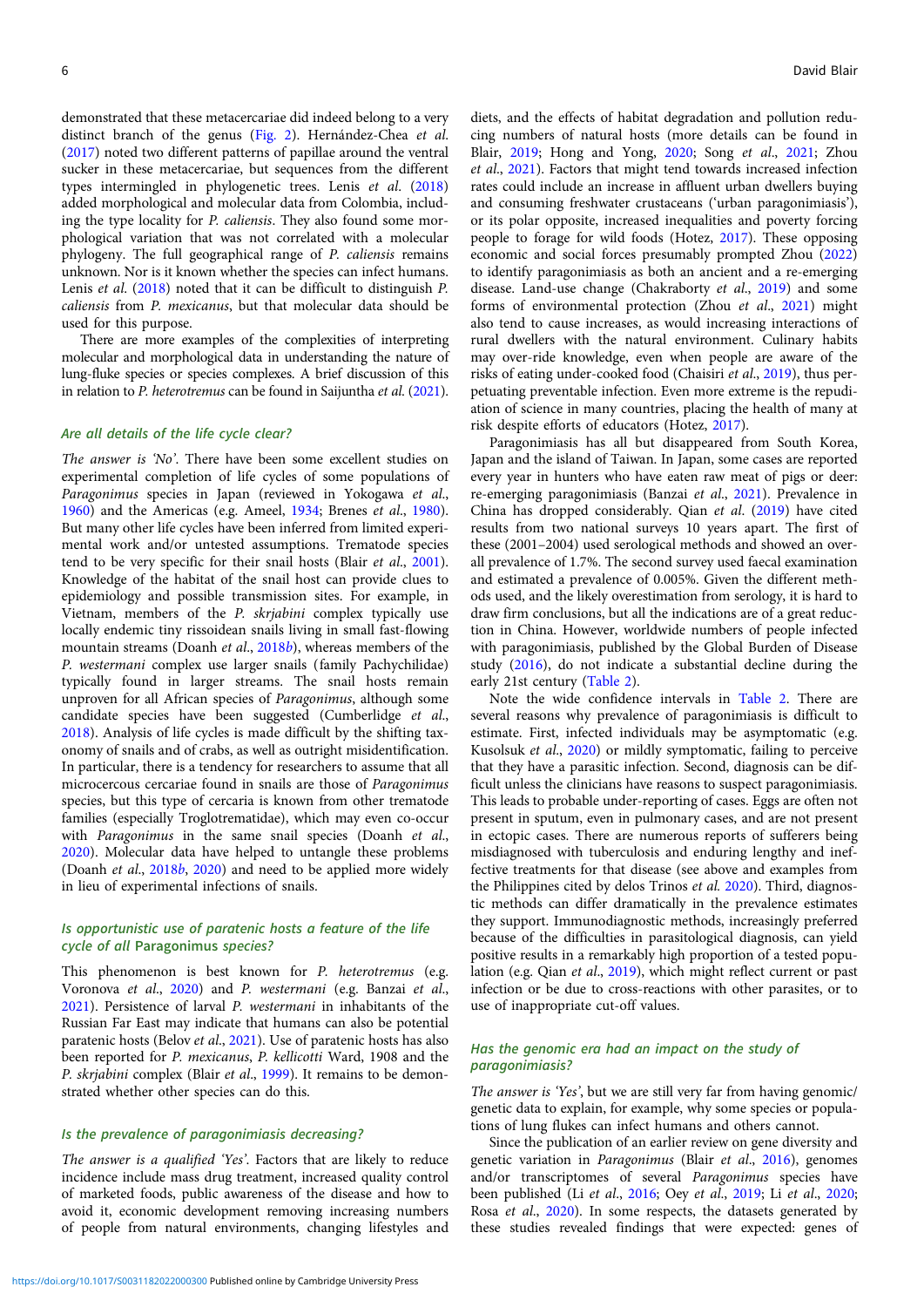<span id="page-6-0"></span>Table 2. Estimates of global numbers of cases of paragonimiasis, stratified by severity

|                                | Prevalence in thousands (95% CI) |                        |  |
|--------------------------------|----------------------------------|------------------------|--|
| Severity                       | <b>Year 2005</b>                 | <b>Year 2015</b>       |  |
| Asymptomatic<br>paragonimiasis | 23 333 (13 242-30 252)           | 22 772 (12 991-29 225) |  |
| Mild<br>paragonimiasis         | 4861 (677-11 657)                | 4754 (646-11395)       |  |
| Moderate<br>paragonimiasis     | 1141 (156-2732)                  | 1114 (150-2643)        |  |
| Severe<br>paragonimiasis       | 1383 (194-3270)                  | 1351 (189-3208)        |  |
| Cerebral<br>paragonimiasis     | 222 (64-450)                     | 182 (59-353)           |  |

Extracted from the Global Burden of Disease 2015 study, Supplement 2 page 10.

Paragonimus species have many homologues in other foodborne trematodes (Oey et al., [2019\)](#page-8-0). However, analysis of genomic data from several species/populations of Paragonimus permits identification of genes that are conserved and unique to the group. This provides an indication of genomic features likely associated with the shared habitat of that group. In the case of Paragonimus species, such genes include those that probably function in host-tissue invasion, immune modulation and possibly in digestion of host blood (Rosa et al., [2020\)](#page-8-0). Genomic studies also make it possible to identify expanded or contracted gene families, providing other clues to biological mechanisms. Another major use of genomic data is to identify complete genes coding for e.g. potential diagnostic antigens and drug targets, which have been partially or completely characterized by other methods (Li et al., [2016;](#page-8-0) Rosa et al., [2020;](#page-8-0) Curtis et al., [2021](#page-7-0)). Genomic studies generate huge volumes of information. Much of this cannot yet be placed within its biological context. Bioinformatic analyses can facilitate extraction of useful information, exemplified by Li et al. ([2021](#page-8-0)a), who attempted to identify virulence factors in lung flukes. The mass of data acquired to date will be reference material for future work, allowing refinement of interpretation, development of more-informed hypotheses and experimental studies into the foreseeable future.

Paragonimus species have complex life cycles, during which they utilize hosts of three unrelated taxa (molluscs, crustaceans and mammals). Transcriptomic data from a single life stage cannot reveal much about how the parasite survives in hosts of other life stages. All studies to date have used stages from mammals, albeit at different developmental points in some cases. For example, Rosa et al. [\(2020](#page-8-0)) obtained transcriptomic data from both adult and pre-adult worms in mammals. Perhaps not surprisingly, they found that eggshell proteins were less expressed in young adults than in fully mature worms. Similarly, Li et al. ([2021](#page-8-0)b) used Paragonimus proliferus Hsia & Chen, 1964 (a member of the P. skrjabini complex: see [Fig. 2\)](#page-3-0) at different stages of maturity in rat lungs and demonstrated changes in gene expression through time. Given the small size (and therefore lower yield of nucleic acids) of miracidia, intra-molluscan stages, cercariae and even metacercariae, completing transcriptomic analysis of each of these stages will be challenging.

Genomic data may be able to tell us more about diversity within a species complex. Rosa et al. [\(2020](#page-8-0)) compared their genome data from a Japanese form of P. westermani with the genome of an Indian member of the complex. At the nucleotide level, they found a mean sequence identity of 87.6%. This seems rather low for supposed conspecifics!

# Is climate and global change affecting incidence and distribution of paragonimiasis?

The answer is 'I don't know'. The effect of climate change on distribution and prevalence of parasites is a popular topic (e.g. Utaaker and Robertson, [2015;](#page-8-0) Carlson et al., [2017](#page-7-0); Booth, [2018](#page-7-0)). But it needs to be considered alongside a separate anthropogenic phenomenon: the translocation of species that become invasive. In a review considering both of these aspects, Pozio [\(2020\)](#page-8-0) downplayed the idea that Paragonimus species would spread because of the requirement for specific hosts to complete the life cycle. As mentioned earlier, it is likely that Paragonimus species are highly specific for their snail hosts. The apparent broad specificity, noted for some Paragonimus species by Blair et al. [\(1999](#page-7-0)), is probably an illusion, due to frequent incorrect identification of snails, and the presence of cryptic species of Paragonimus, each of which might be very specific (Blair et al., [1999\)](#page-7-0). The degree of specificity for the crustacean host is not well known but might be broader than for snails (e.g. see Zhou et al., [2021](#page-9-0) for a list of reported crustacean hosts in China). Substantial changes in geographical distribution of known host snails have not been reported. However, a cautionary note is required: one freshwater gastropod, Melanoides tuberculata (Müller, 1774) has now become widely established in suitable habitats around the world (e.g. Nguyen et al., [2021\)](#page-8-0). This species has been listed as a host for Paragonimus species, but this has been questioned (e.g. Blair et al., [1999](#page-7-0); Doanh et al., [2013\)](#page-7-0). It is the case, however, that some trematodes have started to exploit M. tuberculata in regions where it is invasive (e.g. Tolley-Jordan et al., [2022](#page-8-0)). This could be due to translocation of a trematode from the source range of the snail. But alternatively, it could be a consequence of host switching by local trematodes to exploit M. tuberculata: in such a way, parasites may hitch-hikewith a newlyacquiredinvasive snail host to other parts of theworld.Crustaceans, too, can beinvasive, bringingwith them the danger of introductions of new parasites. At present, the only known crustacean host for Paragonimusthat has become invasive is the estu-arine Chinese mitten crab (Blair et al., [1999\)](#page-7-0). In its home range (China and Korea), this crab is a host for P. westermani. The crayfish Procambarus clarkii (Girard, 1852) has been introduced to Japan and many parts of China. It is known to be a potential intermediate host for *P. westermani* (see Feng *et al.*, [2018](#page-7-0); Zhu *et al.*, [2019](#page-9-0)).

### Concluding remarks

Members of the genus Paragonimus receive rather little attention from those interested in the neglected tropical diseases. However, they offer much of interest for researchers studying their evolution, taxonomy and adaptations to their parasitic way of life. Even if the incidence of human infections is reduced, lung flukes will continue to cycle through their natural sylvatic hosts and are unlikely to vanish from view. Future work on these as model organisms, using methods old and new, will throw light on their way of life that will likely also apply to other foodborne trematodes.

Acknowledgements. In drawing together information for an article such as this, it is easy to forget to thank people who have provided support, advice and encouragement, especially in the distant past. Many collaborators and colleagues have influenced my understanding of lung flukes over the years, and I wish to thank them all.

Conflict of interest. None.

#### References

Adams AM (2018) Foodborne trematodes: Paragonimus and Fasciola. In Ortega YR and Sterling CR (eds), Foodborne Parasites. Cham, Switzerland: Springer, pp. 293–324.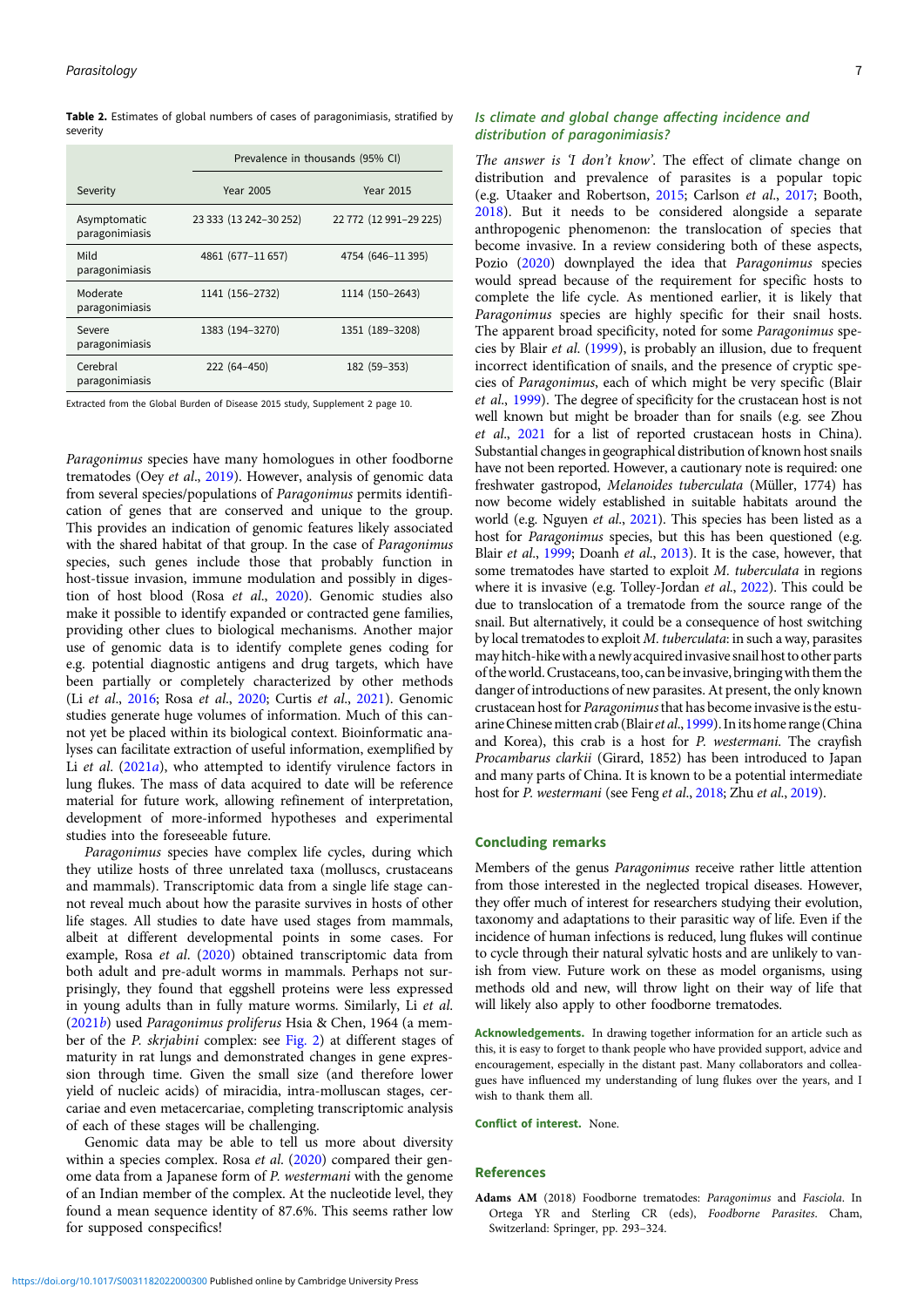- <span id="page-7-0"></span>Ahn CS, Shin JW, Kim JG, Lee WY, Kang I, Im JG and Kong Y (2021) Spectrum of pleuropulmonary paragonimiasis: an analysis of 685 cases diagnosed over 22 years. Journal of Infection 82, 150–158.
- Al Bishawi A, Salameh S, Ehtesham A, Massad I, Arachchige S, Hatim A, Bozom I and Thapur M (2021) Paragonimus infection: rare manifestation with pericardial effusion: a case report and literature review. IDCases 24, e01075.
- Amaro DE, Cowell A, Tuohy MJ, Procop GW, Morhaime J and Reed SL (2016) Cerebral paragonimiasis presenting with sudden death. The American Journal of Tropical Medicine and Hygiene 95, 1424–1427.
- Ameel DJ (1934) Paragonimus. Its life history and distribution in North America and its taxonomy (Trematoda: Troglotrematidae). American Journal of Hygiene 19, 279–317.
- Amunárriz M (1991) Estudios sobre Patologias Tropicales en la Amazonia Ecuatoriana. Quito, Ecuador: CICAME (in Spanish).
- Appleton CC (2014) Paragonimiasis in KwaZulu-Natal Province, South Africa. Journal of Helminthology 88, 123–128.
- Bakuza J (2020) Epidemiological significance of parasitic infections in olive baboons (Papio anubis) at Gombe National Park, Tanzania. Tanzania Journal of Science 46, 137–150.
- Banzai A, Sugiyama H, Hasegawa M, Morishima Y and Kawakami Y (2021) Paragonimus westermani metacercariae in two freshwater crab species in Kagoshima Prefecture, Japan, as a possible source of infection in wild boars and sika deer. Journal of Veterinary Medical Science 83, 412–418.
- Bayssade-Dufour C, Chermette R, Šundić D and Radujković BM (2014) Paragonimus gondwanensis n. sp. (Digenea, Paragonimidae), parasite of mammals (humans and carnivores) in Cameroon. Ecologica Montenegrina 1, 256–267.
- Bayssade-Dufour C, Chermette R, Šundić D and Radujković BM (2015) Paragonimus kerberti n. sp. (Digenea, Paragonimidae), parasite of carnivores in Cameroon. Ecologica Montenegrina 2, 271–277.
- Belov YA, Voronova AN, Lyubchenko EN, Tabakaeva TV, Korotkova IP, Bexproxvannykh VV and Shchelkanov MY (2021) Paragonimus westermani ichunensis and paragonimosis in the south of the Russian Far East: yesterday, today and tomorrow. Russian Journal of Parasitology 15, 42–49.
- Binchai S, Rangsiruji A, Ketudat P, Morishima Y and Sugiyama H (2007) Molecular systematics of a new form of Paragonimus westermani discovered in Thailand. Southeast Asian Journal of Tropical Medicine & Public Health 38, 92–96.
- Blair D (2019) Paragonimiasis. In Toledo R and Fried B (eds), Digenetic Trematodes, 2nd Edn. Cham, Switzerland: Springer Nature Switzerland AG, pp. 105–138.
- Blair D, Xu ZB and Agatsuma T (1999) Paragonimiasis and the genus Paragonimus. Advances in Parasitology 42, 113–222.
- Blair D, Davis GM and Wu B (2001) Evolutionary relationships between trematodes and snails emphasizing schistosomes and paragonimids. Parasitology 123(Suppl.), S229-S243.
- Blair D, Chang ZS, Chen MG, Cui AL, Wu B, Agatsuma T, Iwagami M, Corlis D, Fu CB and Zhan XM (2005) Paragonimus skrjabini Chen, 1959 (Digenea: Paragonimidae) and related species in eastern Asia: a combined molecular and morphological approach to identification and taxonomy. Systematic Parasitology 60, 1–21.
- Blair D, Nawa Y, Mitreva M and Doanh PN (2016) Gene diversity and genetic variation in lung flukes (genus Paragonimus). Transactions of the Royal Society of Tropical Medicine & Hygiene 110, 6-12.
- Booth M (2018) Climate change and the neglected tropical diseases. Advances in Parasitology 100, 39–126.
- Brenes RR, Zeledón R and Rojas G (1980) Biological cycle and taxonomic position of a Costa Rican Paragonimus and the present status of Paragonimus from the New World. Brenesia 18, 353–366.
- Calvopiña M, Romero D, Castañeda B, Hashiguchi Y and Sugiyama H (2014) Current status of Paragonimus and paragonimiasis in Ecuador. Memorias Do Instituto Oswaldo Cruz 109, 849–855.
- Cao YH, Li S, Lei X, Lei ZX, Li J, Yang J and Tan HB (2020) Progress on prevention and misdiagnosis of paragonimiasis. Chinese Journal of Experimental and Clinical Infectious Diseases 14, 186–190.
- Carlson CJ, Burgio KR, Dougherty ER, Phillips AJ, Bueno VM, Clements CF, Castaldo G, Dallas TA, Cizauskas CA, Cumming GS, Doña J, Harris NC, Jovani R, Mironov S, Muellerklein OC, Proctor HC and Getz WM (2017) Parasite biodiversity faces extinction and redistribution in a changing climate. Science Advances 3, e1602422.
- Chai JY and Jung BK (2019) Epidemiology of trematode infections: an update. In Toledo R and Fried B (eds), Digenetic Trematodes, 2nd Edn. Cham, Switzerland: Springer Nature Switzerland AG, pp. 359–409.
- Chaisiri K, Jollivet C, Della Rossa P, Sanguankiat S, Wattanakulpanich D, Lajaunie C, Binot A, Tanita M, Rattanapikul S, Sutdan D, Morand S and Ribas A (2019) Parasitic infections in relation to practices and knowledge in a rural village in Northern Thailand with emphasis on fish-borne trematode infection. Epidemiology & Infection 147, e45.
- Chakraborty D, Reddy M, Tiwari S and Umapathy G (2019) Land use change increases wildlife parasite diversity in Anamalai Hills, Western Ghats, India. Scientific Reports 9, 1–11.
- Coogle B, Sosland S and Bahr NC (2021) A clinical review of human disease due to Paragonimus kellicotti in North America. Parasitology (in press). doi: 10.1017/S0031182021001359.
- Cui AL, Chang ZS, Chen MG, Blair D, Chen SH, Zhang YN and Feng Z (2003) Taxonomic status in DNA sequences of five species of genus Paragonimus. Chinese Journal of Parasitology and Parasitic Diseases 21, 27–30 (in Chinese, English abstract).
- Cumberlidge N, Rollinson D, Vercruysse J, Tchuenté LAT, Webster B and Clark PF (2018) Paragonimus and paragonimiasis in West and Central Africa: unresolved questions. Parasitology 145, 1748–1757.
- Curtis KC, Fischer K, Choi YJ, Mitreva M, Weil GJ and Fischer PU (2021) Characterization and localization of antigens for serodiagnosis of human paragonimiasis. Parasitology Research 120, 535–545.
- delos Trinos JPC, Sison OT, Anino MRC, Lacuna JDM, Jorge MC and Belizario VY (2020) Identification of suspected paragonimiasis-endemic foci using a questionnaire and detection of Paragonimus ova using the Ziehl–Neelsen technique in Zamboanga Region, the Philippines. Pathogens and Global Health 114, 127–135.
- Devi KR, Narain K, Mahanta J, Nirmolia T, Blair D, Saika SP and Agatsuma T (2013) Presence of three distinct genotypes within the Paragonimus westermani complex in northeastern India. Parasitology 140, 76–86.
- Díaz MT, Mata MM, Martínez EG and Prieto A (2010) Presence of the lung fluke Paragonimus mexicanus Miyazaki & Ishii 1968 in three municipalities of Sucre State, Venezuela: morphological description of the metacercaria, adult and egg. SABER. Revista Multidisciplinaria del Consejo de Investigación de la Universidad de Oriente 22, 5–14 (in Spanish, English abstract).
- Diesing CM (1850) Systema Helminthum, 2nd Edn. Vindobona, Vienna: Wilhelmum Braumüller (in Latin).
- Doanh PN, Horii Y and Nawa Y (2013) Paragonimus and paragonimiasis in Vietnam: an update. Korean Journal of Parasitology 51, 621–627.
- Doanh NP, Tu AL, Bui TD, Loan TH, Nonaka N, Horii Y, Blair D and Nawa Y (2016) Molecular and morphological variation of Paragonimus westermani in Vietnam with records of new second intermediate crab hosts and a new locality in a northern province. Parasitology 143, 1639–1646.
- Doanh PN, Maruyama H, Blair D and Nawa Y (2018a) Paragonimus. In Liu DY (ed.), Handbook of Foodborne Diseases. Boca Raton, London, New York: CRC Press, pp. 813–822.
- Doanh PN, Tu LA, Van Hien H, Van Duc N, Horii Y, Blair D and Nawa Y (2018b) First intermediate hosts of Paragonimus spp. in Vietnam and identification of intramolluscan stages of different Paragonimus species. Parasites & Vectors 11, 328.
- Doanh PN, Van Hien H and Dung BT (2020) Molecular identification of morphologically similar microcercous cercariae of two trematode families, Paragonimidae and Troglotrematidae, concurrently found in the same snail species of the subfamily Triculinae. Folia Parasitologica 67, 1–6.
- Esteban JG, Muñoz-Antoli C, Toledo R and Ash LR (2019) Diagnosis of human trematode infections. In Toledo R and Fried B (eds), Digenetic Trematodes, 2nd Edn. Cham, Switzerland: Springer Nature Switzerland AG, pp. 437–471.
- Feng Y, Fürst T, Liu L and Yang GJ (2018) Estimation of disability weight for paragonimiasis: a systematic analysis. Infectious Diseases of Poverty 7, e110.
- Global Burden of Disease 2015 Disease and Injury Incidence and Prevalence Collaborators (2016) Global, regional, and national incidence, prevalence, and years lived with disability for 310 diseases and injuries, 1990–2015: a systematic analysis for the Global Burden of Disease Study 2015. Lancet (London, England) 388, 1545–1602.
- Gluchowska K, Dzieciatkowski T, Sedzikowska A, Zawistowska-Deniziak A and Mlocicki D (2021) The new status of parasitic diseases in the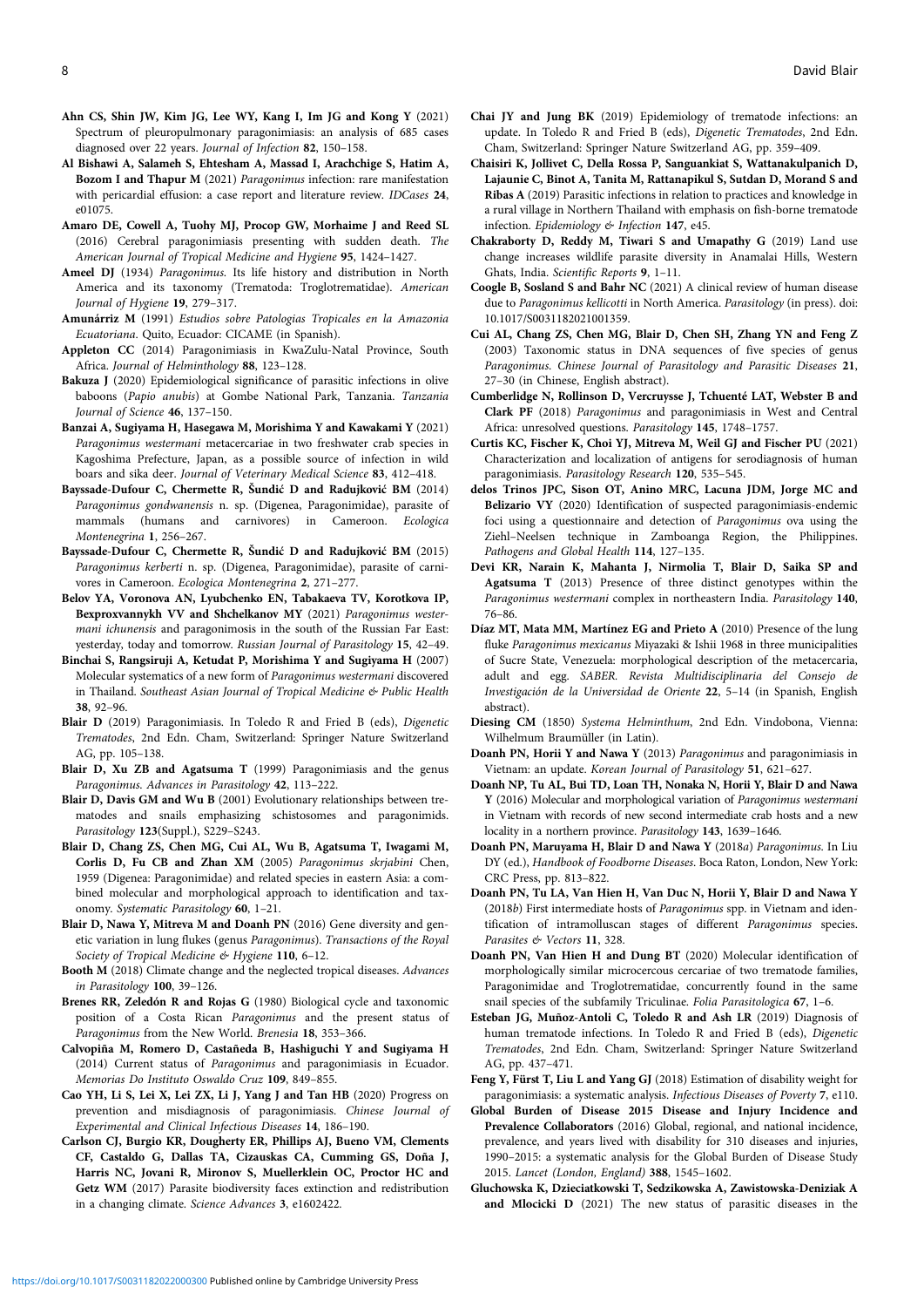<span id="page-8-0"></span>COVID-19 pandemic-risk factors or protective agents? Journal of Clinical Medicine 10, 2533.

- Habe S, Doanh PN, Yahiro S, Vannavong N, Barennes H, Odermatt P, Dreyfuss G, Horii Y and Nawa Y (2013) Paragonimus paishuihoensis metacercariae in freshwater crabs, Potamon lipkei, in Vientiane Province, Lao PDR. Korean Journal of Parasitology 51, 683–687.
- Hernández-Chea R, Jiménez-Rocha A, Castro R, Blair D and Dolz G (2017) Morphological and molecular characterization of the metacercaria of Paragonimus caliensis, as a separate species from P. mexicanus in Costa Rica. Parasitology International 66, 126–133.
- Hong ST and Yong TS (2020) Review of successful control of parasitic infections in Korea. Infection & Chemotherapy 52, 427.
- Hotez PJ (2017) The neglected diseases: will a 'new world order' reverse global gains? International Health 9, 267–268.
- Iwagami M, Monroy C, Rosas MA, Pinto MR, Guevara AG, Vieira JC, Agatsuma Y and Agatsuma T (2003) A molecular phylogeographic study based on DNA sequences from individual metacercariae of Paragonimus mexicanus from Guatemala and Ecuador. Journal of Helminthology 77, 33–38.
- Kusolsuk T, Phuphisut O, Maipanich W, Pubampen S, Sa-nguankiat S, Poodeepiyasawat A, Homsuwan N, Mongkolmoo S, Yoonuan T, Adisakwattana P, Silachamroon U and Nawa Y (2020) Asymptomatic human paragonimiasis among the Karen people in Tak Province, Thailand: a case report. The Korean Journal of Parasitology 58, 57–60.
- Landaverde-González P, Osgood J, Quiñonez CAM, Monzón V, Rodas A and Monroy C (2022) The effect of landscape and human settlement on the genetic differentiation and presence of Paragonimus species in Mesoamerica. International Journal for Parasitology 52, 13–21.
- Lenis C, Galiano A, Vélez I, Vélez ID, Muskus C and Marcilla A (2018) Morphological and molecular characterization of Paragonimus caliensis Little, 1968 (Trematoda: Paragonimidae) from Medellin and Pichinde, Colombia. Acta Tropica 183, 95–102.
- Li BW, McNulty SN, Rosa BA, Tyagi R, Zeng QR, Gu KZ, Weil GJ and Mitreva M (2016) Conservation and diversification of the transcriptomes of adult Paragonimus westermani and P. skrjabini. Parasites & Vectors 9, 497.
- Li SH, Li SD, Li HJ, Li JY, Xu JJ, Chang GJ, Yang LJ, Wang WQ, Zhang YL, Ma ZQ, He SM, Wang WL and Huang HL (2020) Differentially expressed homologous genes reveal interspecies differences of Paragonimus proliferus based on transcriptome analysis. Helminthologia 57, 196–210.
- Li SH, Li SD, Wu KL, Li JY, Li HJ, Wang WQ, Yang LJ, Xu JJ, Chang GJ, Zhang YL, Shu QH, Zhuang SS, He SMQ, Zhu M, Wang WL and Huang HL (2021a) Transcriptome analysis reveals possible virulence factors of Paragonimus proliferus. Current Bioinformatics 16, 197–206.
- Li SH, Yang YR, Li JY, Wu KL, Chang GJ, Hua LJ, Liu SQ, Xu JJ, Ma ZQ, Shu QH, Wang QQ, Bai BL, Ding J, Li HW, Wang WL and Du YR (2021b) Dynamic transcriptome landscape of Paragonimus proliferus developmental stages in the rat lungs. Parasitology Research 120, 1627–1636.
- Little MD (1968) Paragonimus caliensis sp. nov. and paragonimiasis in Colombia. Journal of Parasitology 54, 738–746.
- López-Caballero J, Oceguera-Figueroa A and León-Règagnon V (2013) Detection of multiple species of human Paragonimus from Mexico using morphological data and molecular barcodes. Molecular Ecology Resources 13, 1125–1136.
- Miyazaki I, Kifune T and Lamothe-Argumedo R (1980) Taxonomical and biological studies on the lung flukes of Central America. Occasional Publications of the Department of Parasitology, School of Medicine, Fukuoka University 2, 1–28.
- Nakamura-Uchiyama F, Mukae H and Nawa Y (2002) Paragonimiasis: a Japanese perspective. Clinics in Chest Medicine 23, 409–420.
- Nakashima S, Takajo I, Maruyama H and Nagayasu E (2021) Abdominal paragonimiasis after consumption of wild boar meat. International Journal of Infectious Diseases 105, 40–41.
- Nguyen HM, Van HH, Ho LT, Tatonova YV and Madsen H (2021) Are Melanoides tuberculata and Tarebia granifera (Gastropoda, Thiaridae), suitable first intermediate hosts of Clonorchis sinensis in Vietnam? PLoS Neglected Tropical Diseases 15, e0009093.
- Oey H, Zakrzewski M, Narain K, Rekha Devi K, Agatsuma T, Nawaratna S, Gobart G, Jones M, Ragan MA, McManus DP and Krause L (2019) Whole-genome sequence of the oriental lung fluke Paragonimus westermani. GigaScience 8, giy146.
- Paranjape N, Nunez V and Dicks D (2021) Paragonimiasis presenting as an acute hemorrhagic stroke. IDCases 26, e01287.
- Pozio E (2020) How globalization and climate change could affect foodborne parasites. Experimental Parasitology 208, 107807.
- Qian MB, Chen J, Bergquist R, Li ZJ, Li SZ, Xiao N, Utzinger J and Zhou XN (2019) Neglected tropical diseases in the People's Republic of China: progress towards elimination. Infectious Diseases of Poverty 8, 86.
- Qian MN, Li F, Zhang YH, Qiao ZW, Shi YY and Shen J (2021) A retrospective clinical analysis of pediatric paragonimiasis in a Chinese children's hospital from 2011 to 2019. Scientific Reports 11, 2005.
- Qin Y, Cai J, Ji W, Chen X, Tian L, Jun S, Wang L and He X (2019) Intraspinal paragonimiasis in children: MRI findings and suggestions for pathogenesis. American Journal of Neuroradiology 40, 2166–2171.
- Rabone M, Wiethase J, Clark PF, Rollinson D, Cumberlidge N and Emery AM (2021) Endemicity of Paragonimus and paragonimiasis in Sub-Saharan Africa: a systematic review and mapping reveals stability of transmission in endemic foci for a multi-host parasite system. PLoS Neglected Tropical Diseases 15, e0009120.
- Ronquist F, Teslenko M, van der Mark P, Ayres D, Darling A, Höhna S, Larget B, Liu L, Suchard MA and Huelsenbeck JP (2012) MrBayes 3.2: efficient Bayesian phylogenetic inference and model choice across a large model space. Systematic Biology 61, 539–542.
- Rosa BA, Choi YJ, McNulty SN, Jung H, Martin J, Agatsuma T, Sugiyama H, Le TH, Doanh NP, Maleewong W, Blair D, Brindley PJ, Fischer PU and Mitreva M (2020) Comparative genomics and transcriptomics of four Paragonimus species provide insights into lung fluke parasitism and pathogenesis. GigaScience 9, giaa073.
- Ruan Y, Tian T, Zhu ZL, Hao YW, Zhang L, Zhu TJ, Wang LY, Wang Q, Cao CL, Li SS and Zhou XN (2019) Assessing competence for helminthiases: a lesson learnt from national contest of parasitic diseases in China in 2012–2016. Acta Tropica 198, 105078.
- Saijuntha W, Andrews RH, Sithithaworn P and Petney TN (2021) Biodiversity of human trematodes and their intermediate hosts in Southeast Asia. In Petney T, Saijuntha W and Mehlhorn H (eds), Biodiversity of Southeast Asian Parasites and Vectors Causing Human Disease. Cham, Switzerland: Springer Nature Switzerland AG, pp. 63–95. Available at doi: 10.1007/978-3-030-71161-0\_4.
- Shu QH, Yang Y, Zhao JS, Li SH, Wang MM, Wang WQ, Tian M, Ma ZQ, Zhu M and Wang WL (2021) Analysis of the misdiagnosis of 8 adult cases of paragonimiasis with lung masses as the main manifestation in Xishuangbanna, Yunnan. Journal of Cardiothoracic Surgery 16, 28.
- Song LG, Xie QX and Lv ZY (2021) Foodborne parasitic diseases in China: a scoping review on current situation, epidemiological trends, prevention and control. Asian Pacific Journal of Tropical Medicine 14, 385–400.
- Tenorio JCB and Molina EC (2021) Monsters in our food: foodborne trematodiasis in the Philippines and beyond. Veterinary Integrative Sciences 19, 467–485.
- Tolley-Jordan L, Chadwick M and Triplett J (2022) New records of digenetic trematodes infecting Melanoides tuberculata (OF Müller, 1774) in Florida, USA. Bioinvasions Records 11, 149–164.
- Tongu Y (2001) The species of Paragonimus in Latin America. Bulletin of Faculty of Health Science, Okayama University Medical School 12, 1–5.
- Urabe M and Marcaida AJB (2022) A record of juvenile Paragonimus skrjabini miyazakii from the urinary bladder of the Japanese toad, Bufo japonicus formosus. Parasitology International 86, 102474.
- Utaaker KS and Robertson LJ (2015) Climate change and foodborne transmission of parasites: a consideration of possible interactions and impacts for selected parasites. Food Research International 68, 16–23.
- Vélez I, Lenis C and Velásquez LE (2009) Paragonimus mexicanus (Digenea: Troglotrematidae) de Valle de Pérdidas, Urrao, Antioquia. Revista de Ciencias 13, 49–56 (in Spanish, English abstract).
- Voronova AN, Besprozvannykh VV, Ngo DH, Plekhova NG, Hung MN and Tatonova YV (2020) Paragonimus heterotremus Chen et Hsia, 1964 (Digenea: Paragonimidae): species identification based on the biological and genetic criteria, and pathology of infection. Parasitology Research 119, 4073–4088.
- Wang X, Zheng X and Huang J (2018) Cerebral paragonimiasis with subcutaneous paragonimiasis on the face: a case of ectopic paragonimiasis in a child. International Journal of Clinical and Experimental Medicine 11, 2877–2881.
- Weissferdt A (2020) Diagnostic Thoracic Pathology. Cham, Switzerland: Springer Nature Switzerland AG.
- Wu Y, Zhou Y, Jin X, Li Y, Li H, Dai J, Wang G and Wu C (2019) Diagnosis and surgical management of pericardial effusion due to paragonimiasis. International Journal of Infectious Diseases 83, 102–108.